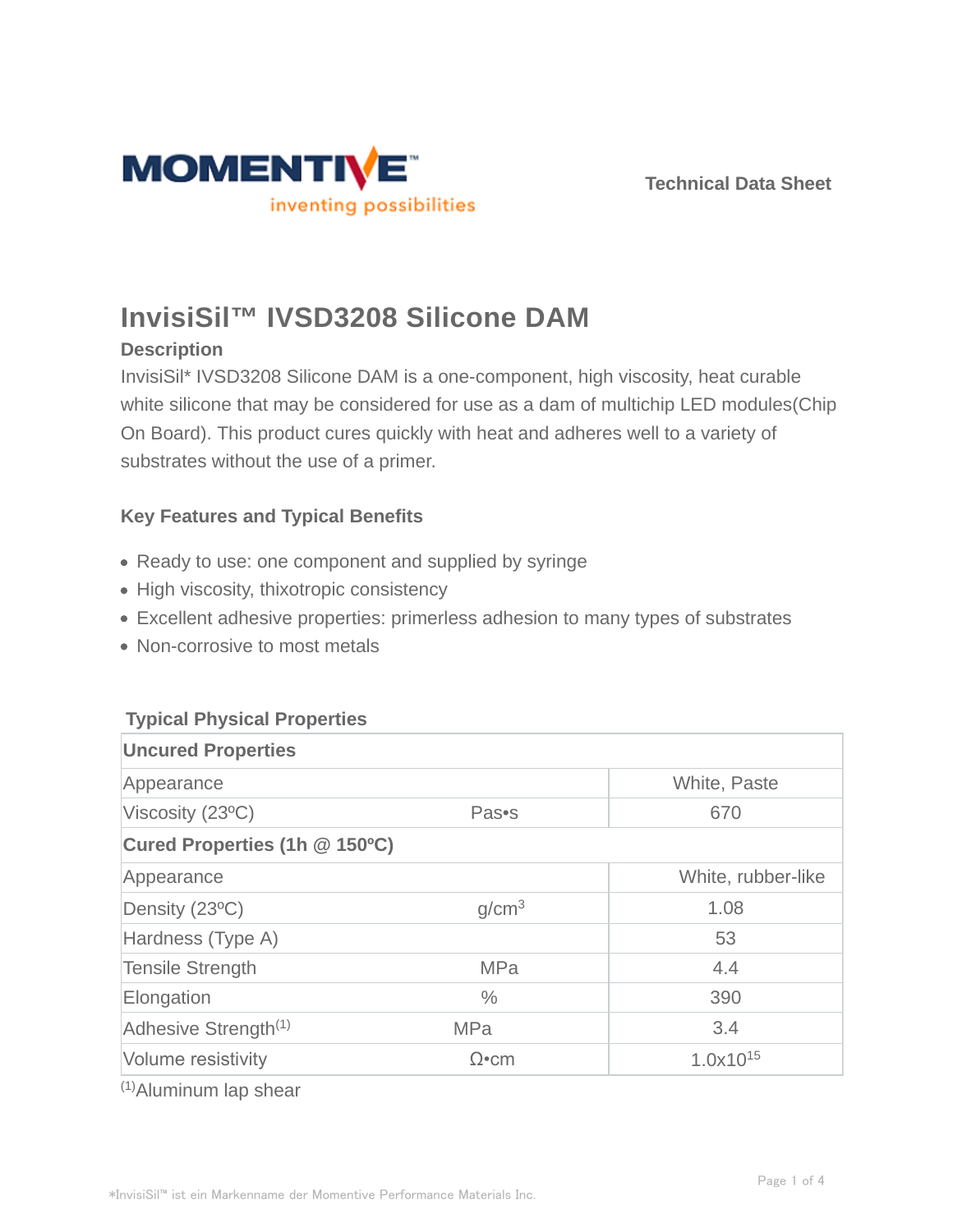Typical properties are average data and are not to be used as or to develop specifications

\*InvisiSil is a trademark of Momentive Performance Materials Inc.

#### **Potential Applications**

InvisiSil IVSD3208 Silicone DAM is an excellent candidate to consider for use in the following applications:

- LED Package Chip On Board (COB) LED
- Industrial application Sealing and adhesive between plastics and metals/ceramics in various parts

#### **General Considerations for Use**

All parts should be as clean and dry as possible prior to applications. Materials such as water, sulfur, nitrogen compounds, organic metallic salts, phosphorus compounds, etc. contained in the surface of the substrate can inhibit curing. It is recommended that a preliminary test is performed to determine the compatibility.

#### **Packaging Types**

InvisiSil IVSD3208 Silicone DAM is currently available in 30g syringe

#### **Patent Status**

Nothing contained herein shall be construed to imply the nonexistence of any relevant patents or to constitute the permission, inducement or recommendation to practice any invention covered by any patent, without authority from the owner of the patent.

#### **Product Safety, Handling and Storage**

Customers should review the latest Safety Data Sheet (SDS) and label for product safety information, safe handling instructions, personal protective equipment if necessary, emergency service contact information, and any special storage conditions required for safety. Momentive Performance Materials (MPM) maintains an aroundthe-clock emergency service for its products. SDS are available at www.momentive.com or, upon request, from any MPM representative. For product storage and handling procedures to maintain the product quality within our stated specifications, please review Certificates of Analysis, which are available in the Order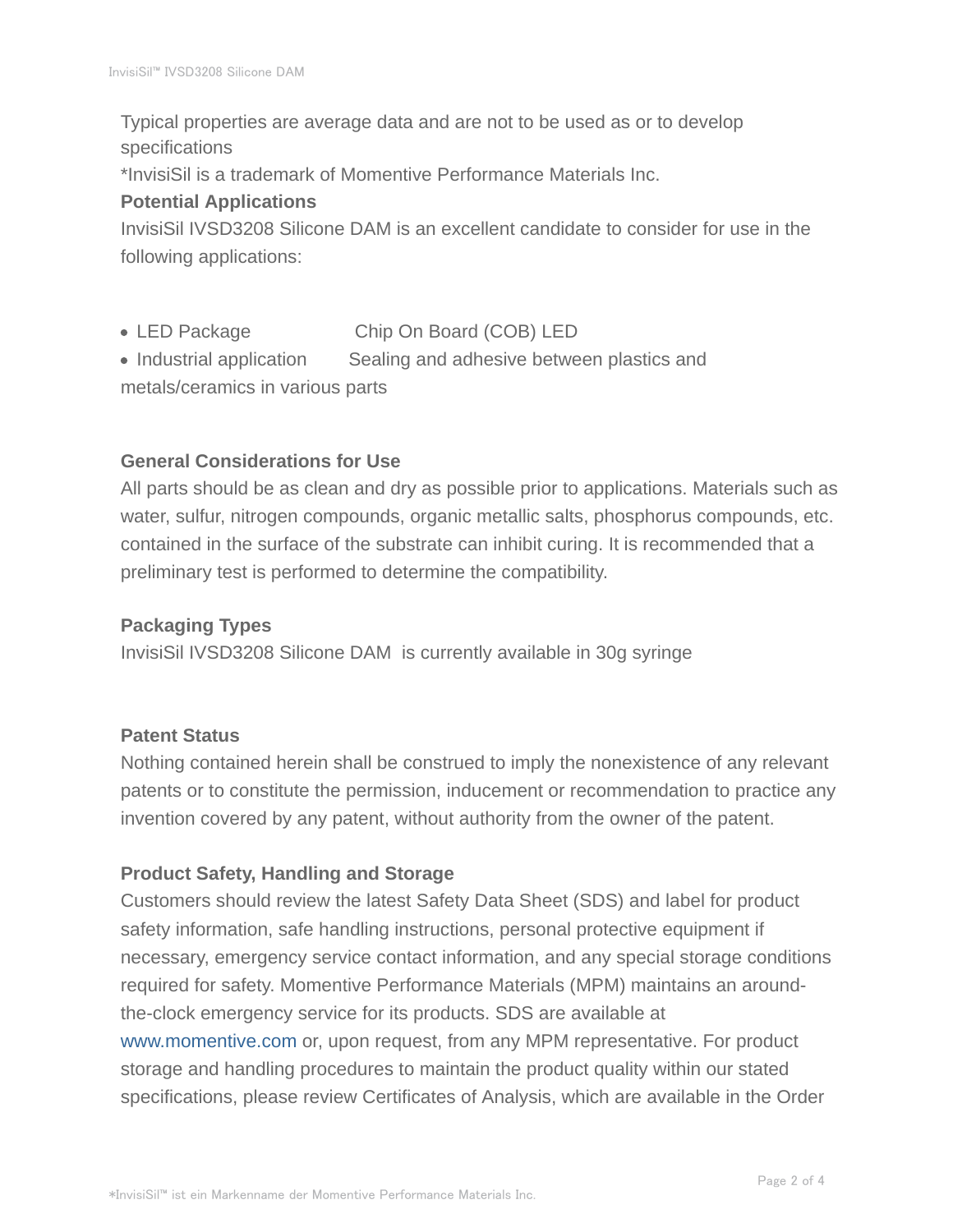Center. Use of other materials in conjunction with MPM products (for example, primers) may require additional precautions. Please review and follow the safety information provided by the manufacturer of such other materials.

#### **Limitations**

Customers must evaluate Momentive Performance Materials products and make their own determination as to fitness of use in their particular applications.

# **Contact Information** Email commercial.services@momentive.com

#### **Telephone**

| <b>Americas</b>      | <b>Latin America</b> | <b>EMEAI- Europe, Middle</b><br>East, Africa & India | <b>ASIA PACIFIC</b> |
|----------------------|----------------------|------------------------------------------------------|---------------------|
| +1 800 295 2392      | <b>Brazil</b>        | <b>Europe</b>                                        | <b>China</b>        |
| Toll free*           | +55 11 4534 9650     | +390510924300                                        | 800 820 0202        |
| +704 805 6946        | Direct Number        | Direct number                                        | Toll free           |
| <b>Direct Number</b> |                      |                                                      | +86 21 3860 4892    |
|                      |                      |                                                      | Direct number       |
| *All American        | <b>Mexico</b>        | India, Middle East &                                 | Japan               |
| countries            | +52 55 2169 7670     | <b>Africa</b>                                        | +81 3 5544 3111     |
|                      | <b>Direct Number</b> | + 91 44 71212207                                     | Direct number       |
|                      |                      | Direct number*                                       |                     |
|                      |                      | *All Middle Eastern                                  | <b>Korea</b>        |
|                      |                      | countries, Africa, India,                            | +82 2 6201 4600     |

For literature and technical assistance, visit our website at: www.momentive.com

#### **DISCLAIMER:**

# **THE MATERIALS, PRODUCTS AND SERVICES OF MOMENTIVE PERFORMANCE MATERIALS INC. AND ITS SUBSIDIARIES AND AFFILIATES (COLLECTIVELY "SUPPLIER"), ARE SOLD SUBJECT TO SUPPLIER'S STANDARD CONDITIONS**